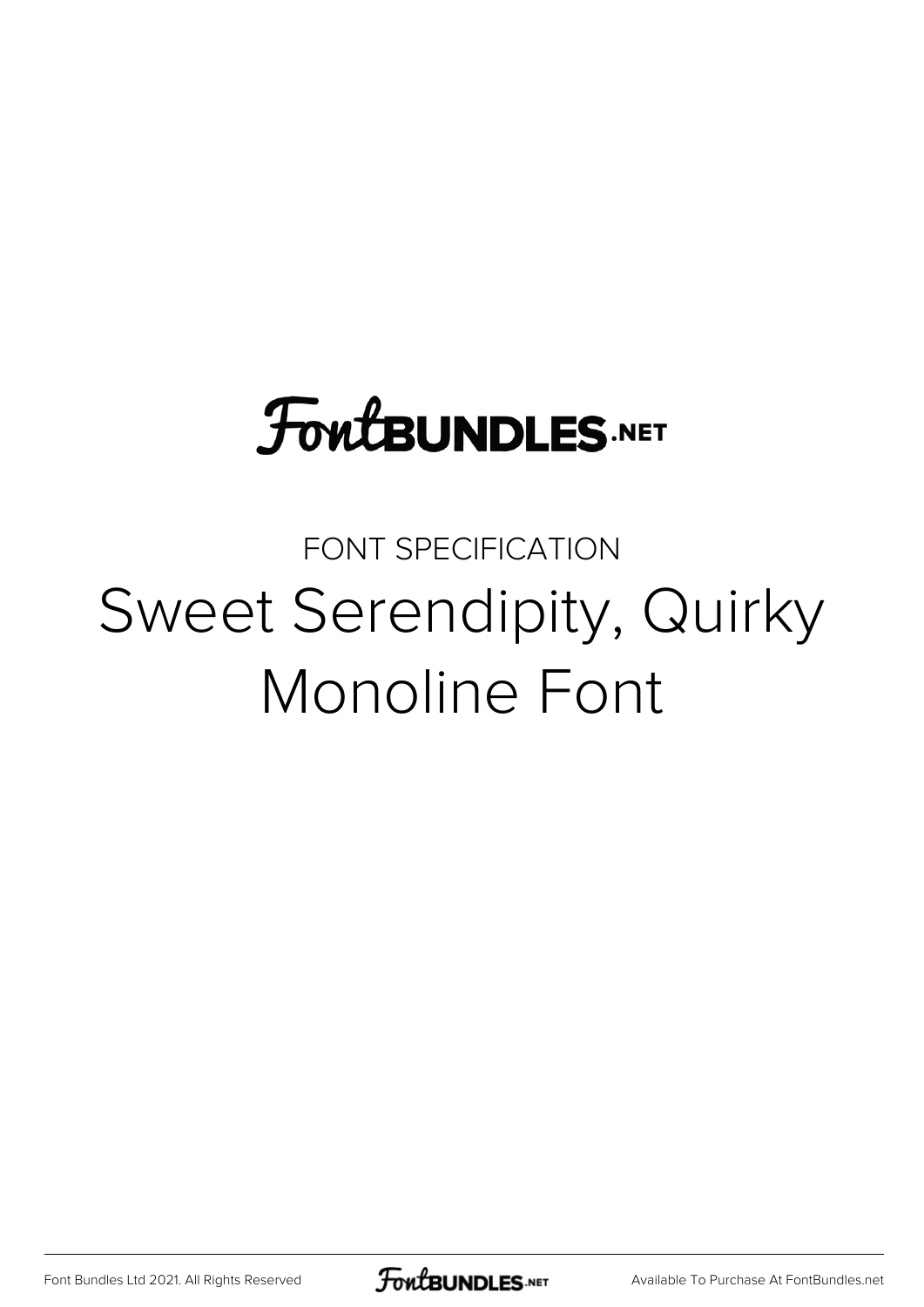#### JAD-Sweet Serendipity - Regular

**Uppercase Characters** 

## ABCDEFGHIJKL $\not$ hnoPQRSTUVWX  $47$

Lowercase Characters

### abcdefgrijkLMNJD9rstuVWXYZ

**Numbers** 

#### 0118456789

Punctuation and Symbols



All Other Glyphs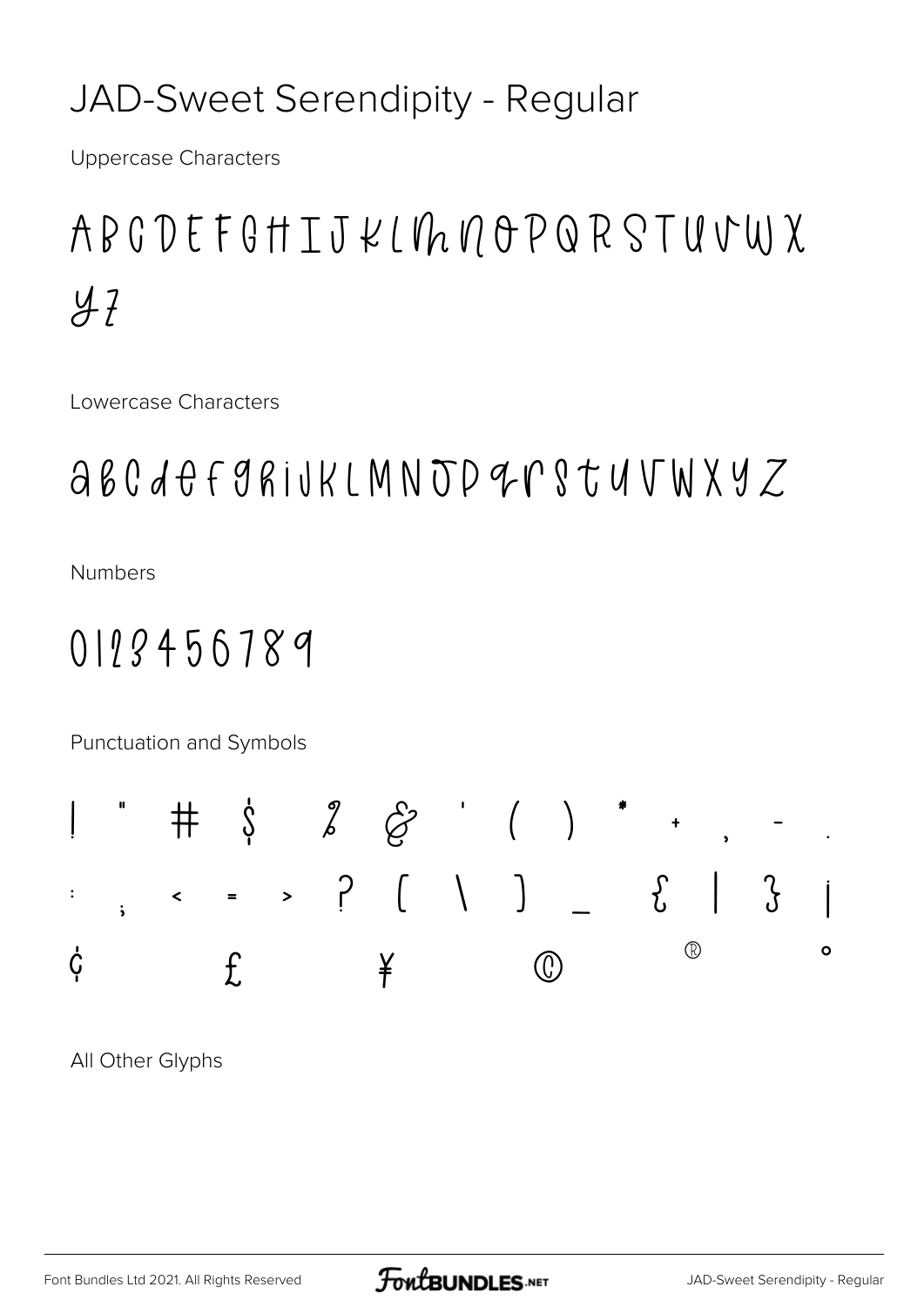|  | À Á Â Ã Ä Å Æ Ç È                                                                                                                                                                                                                                                                                                                                                                                                                  |  |  |  |
|--|------------------------------------------------------------------------------------------------------------------------------------------------------------------------------------------------------------------------------------------------------------------------------------------------------------------------------------------------------------------------------------------------------------------------------------|--|--|--|
|  | É Ë Ë Ì Í Ï Đ VĨ                                                                                                                                                                                                                                                                                                                                                                                                                   |  |  |  |
|  | $\begin{matrix} \mathring{\theta} & \mathring{\theta} & \mathring{\theta} & \mathring{\theta} & \mathring{\theta} & \mathring{\theta} & \mathring{\theta} & \mathring{\theta} \end{matrix} \quad \begin{matrix} \mathring{\theta} & \mathring{\theta} & \mathring{\theta} & \mathring{\theta} & \mathring{\theta} & \mathring{\theta} & \mathring{\theta} \end{matrix}$                                                            |  |  |  |
|  | $\hat{\mathsf{U}}\quad \  \  \, \mathsf{U}\quad \  \  \, \hat{\mathsf{Y}}\qquad \  \  \, \mathsf{P}\qquad \  \  \, \hat{\mathsf{B}}\qquad \  \  \, \hat{\mathsf{G}}\qquad \  \  \, \hat{\mathsf{G}}\qquad \  \  \, \hat{\mathsf{G}}\qquad \  \  \, \tilde{\mathsf{G}}\qquad \  \  \, \tilde{\mathsf{G}}\qquad \  \  \, \tilde{\mathsf{G}}\qquad \  \  \, \tilde{\mathsf{G}}\qquad \  \  \, \tilde{\mathsf{G}}\qquad \  \  \, \til$ |  |  |  |
|  | $\ddot{a}$ $\ddot{a}$ $\partial\theta$ $\dot{\theta}$ $\dot{\theta}$ $\ddot{\theta}$ $\ddot{\theta}$ i                                                                                                                                                                                                                                                                                                                             |  |  |  |
|  | $\begin{array}{ccccccccccccc} \hat{I} & \hat{I} & \hat{I} & \hat{O} & \hat{N} & \hat{O} & \hat{O} & \hat{O} & \hat{O} & \hat{O} & \end{array}$                                                                                                                                                                                                                                                                                     |  |  |  |
|  | $\ddot{\sigma}$ + $\emptyset$ $\dot{\vee}$ $\dot{\vee}$ $\dot{\vee}$ $\ddot{\vee}$ $\ddot{\vee}$ $\ddot{\vee}$ $\phi$ $\phi$                                                                                                                                                                                                                                                                                                       |  |  |  |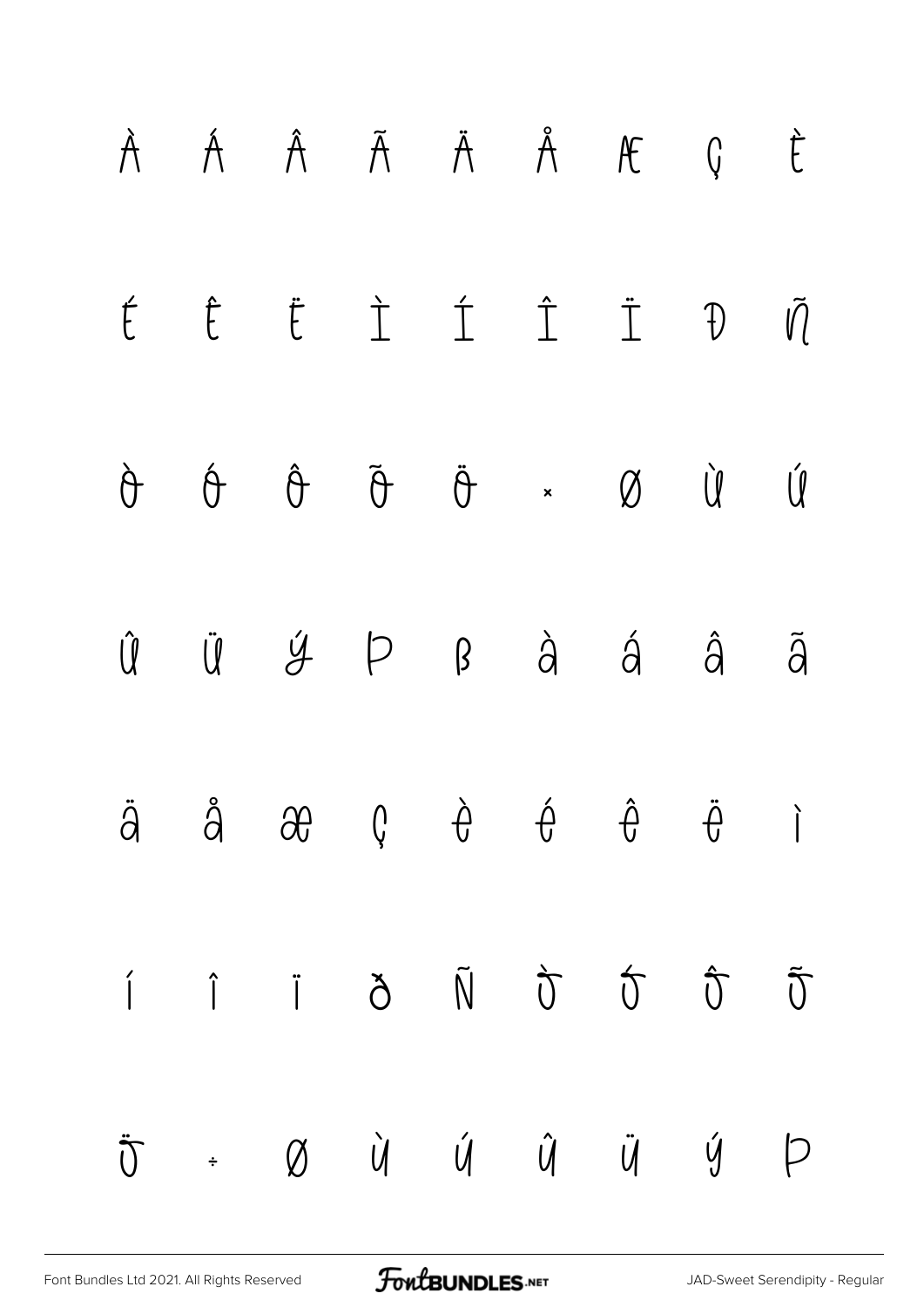

[Font Bundles Ltd 2021. All Rights Reserved](https://fontbundles.net/) **FoutBUNDLES.NET** [JAD-Sweet Serendipity - Regular](https://fontbundles.net/)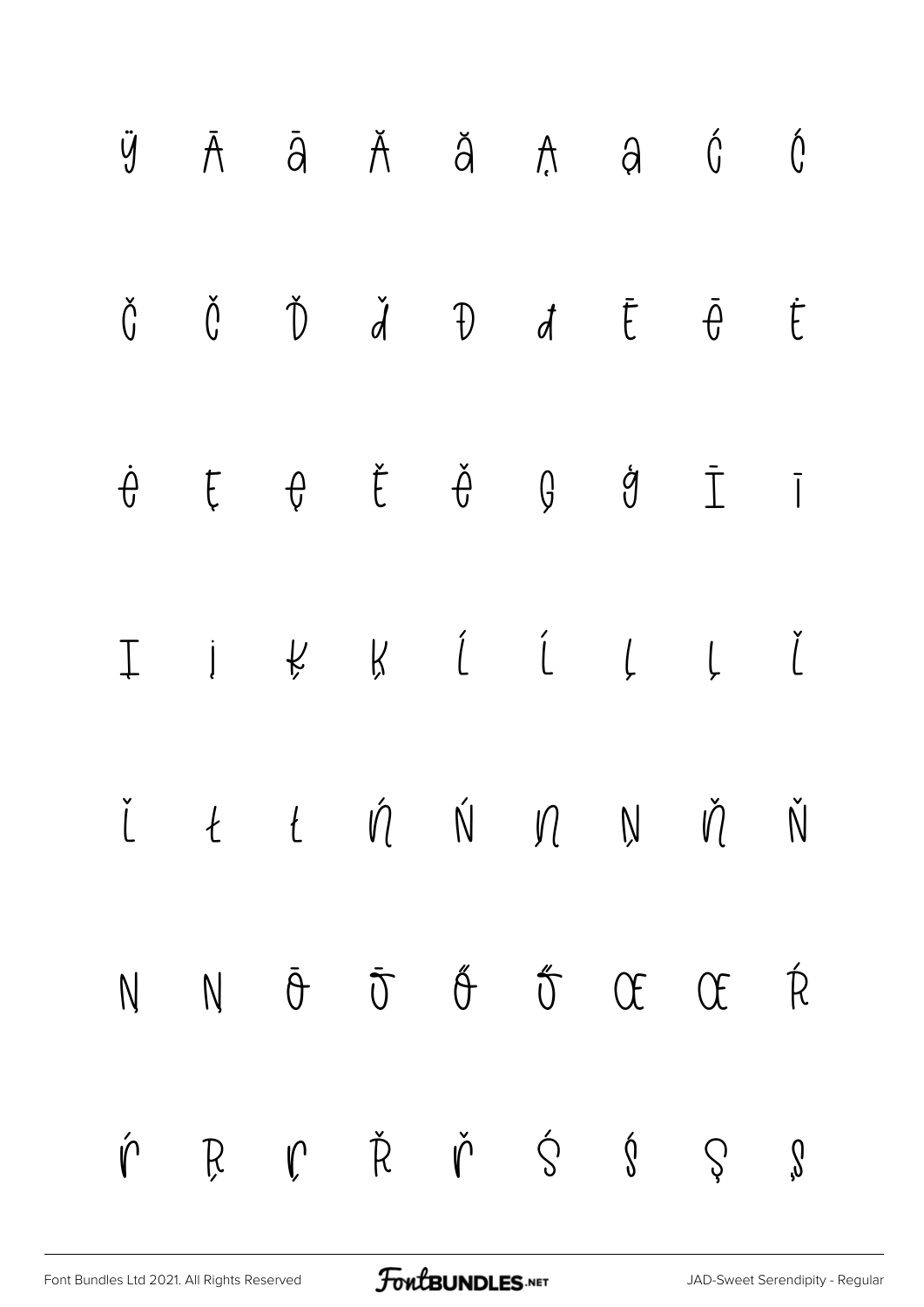

FontBUNDLES.NET